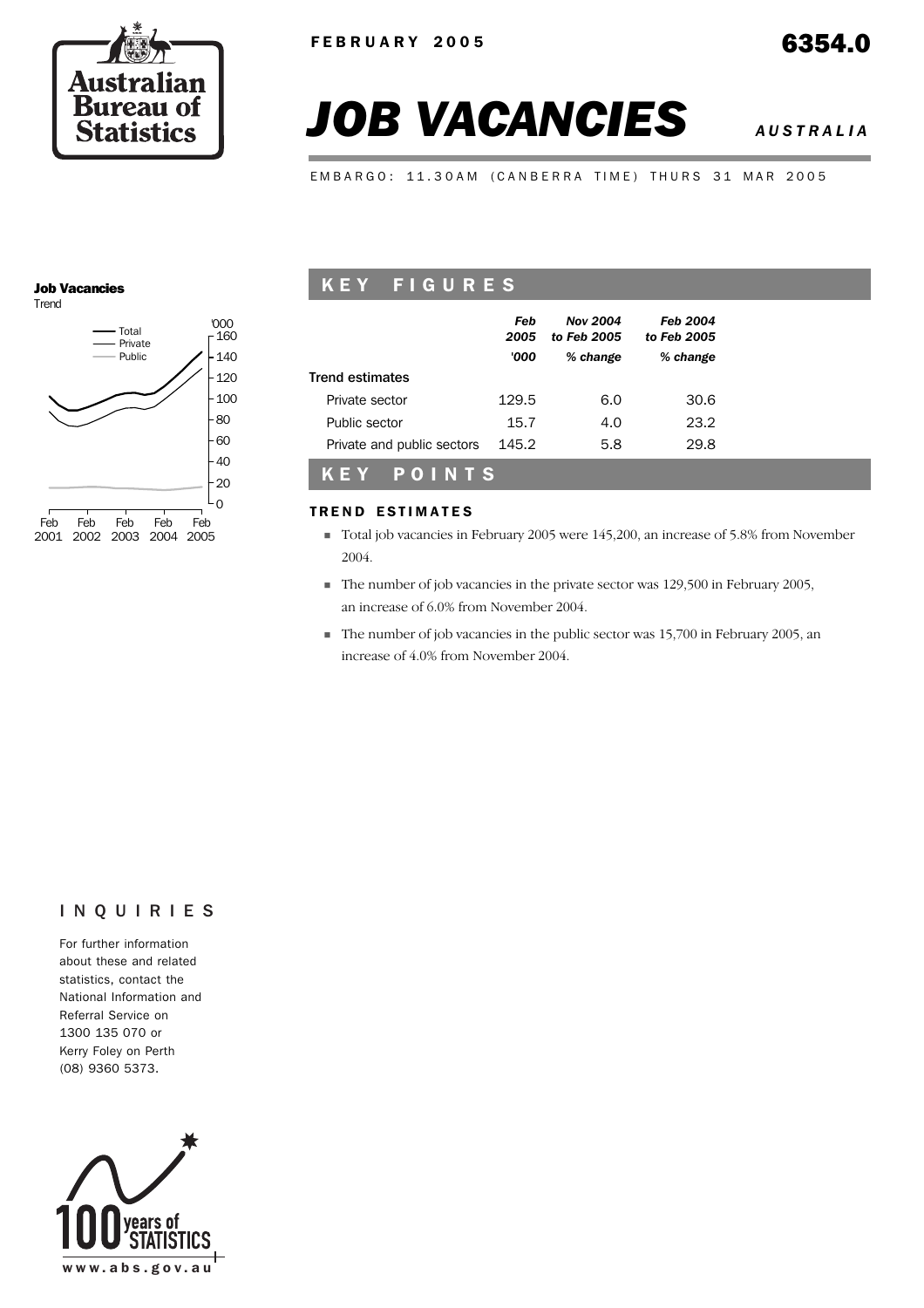# NOTES

| FORTHCOMING ISSUES   | ISSUE (Quarter)                                                                                                                                                                                                                                                                                                                                                                                                                                                                                |                                 | <b>RELEASE DATE</b>                                                                                                                                      |  |  |
|----------------------|------------------------------------------------------------------------------------------------------------------------------------------------------------------------------------------------------------------------------------------------------------------------------------------------------------------------------------------------------------------------------------------------------------------------------------------------------------------------------------------------|---------------------------------|----------------------------------------------------------------------------------------------------------------------------------------------------------|--|--|
|                      | May 2005                                                                                                                                                                                                                                                                                                                                                                                                                                                                                       |                                 | 30 June 2005                                                                                                                                             |  |  |
|                      | August 2005                                                                                                                                                                                                                                                                                                                                                                                                                                                                                    |                                 | 29 September 2005                                                                                                                                        |  |  |
|                      |                                                                                                                                                                                                                                                                                                                                                                                                                                                                                                |                                 |                                                                                                                                                          |  |  |
| <b>FUTURE ISSUES</b> | This publication (cat. no. 6354.0) will be replaced with a quarterly electronic publication<br>(with the same catalogue number), available free from the ABS web site<br><http: www.abs.gov.au="">. Statistics currently contained in this publication will continue<br/>to be included in the electronic publication. The May 2005 issue of this publication,<br/>which is scheduled for release on 30 June 2005, will be the final release in the form of a<br/>printed publication.</http:> |                                 |                                                                                                                                                          |  |  |
| SAMPLING ERROR       |                                                                                                                                                                                                                                                                                                                                                                                                                                                                                                |                                 | For information on sampling error see the Technical Note. Standard errors for original<br>estimates contained in this publication are in tables 5 and 6. |  |  |
| ABBREVIATIONS        | <b>ABN</b>                                                                                                                                                                                                                                                                                                                                                                                                                                                                                     | Australian Business Number      |                                                                                                                                                          |  |  |
|                      | <b>ABS</b>                                                                                                                                                                                                                                                                                                                                                                                                                                                                                     | Australian Bureau of Statistics |                                                                                                                                                          |  |  |
|                      | <b>ANZSIC</b>                                                                                                                                                                                                                                                                                                                                                                                                                                                                                  |                                 | Australian and New Zealand Standard Industrial Classification                                                                                            |  |  |
|                      | <b>ATO</b>                                                                                                                                                                                                                                                                                                                                                                                                                                                                                     | Australian Taxation Office      |                                                                                                                                                          |  |  |
|                      | GЕ                                                                                                                                                                                                                                                                                                                                                                                                                                                                                             | group employer                  |                                                                                                                                                          |  |  |
|                      | <b>IVS</b>                                                                                                                                                                                                                                                                                                                                                                                                                                                                                     | <b>Job Vacancies Survey</b>     |                                                                                                                                                          |  |  |
|                      | PAYGW                                                                                                                                                                                                                                                                                                                                                                                                                                                                                          | pay-as-you-go withholding       |                                                                                                                                                          |  |  |
|                      | TAU                                                                                                                                                                                                                                                                                                                                                                                                                                                                                            | type of activity unit           |                                                                                                                                                          |  |  |
|                      |                                                                                                                                                                                                                                                                                                                                                                                                                                                                                                |                                 |                                                                                                                                                          |  |  |

Dennis Trewin Australian Statistician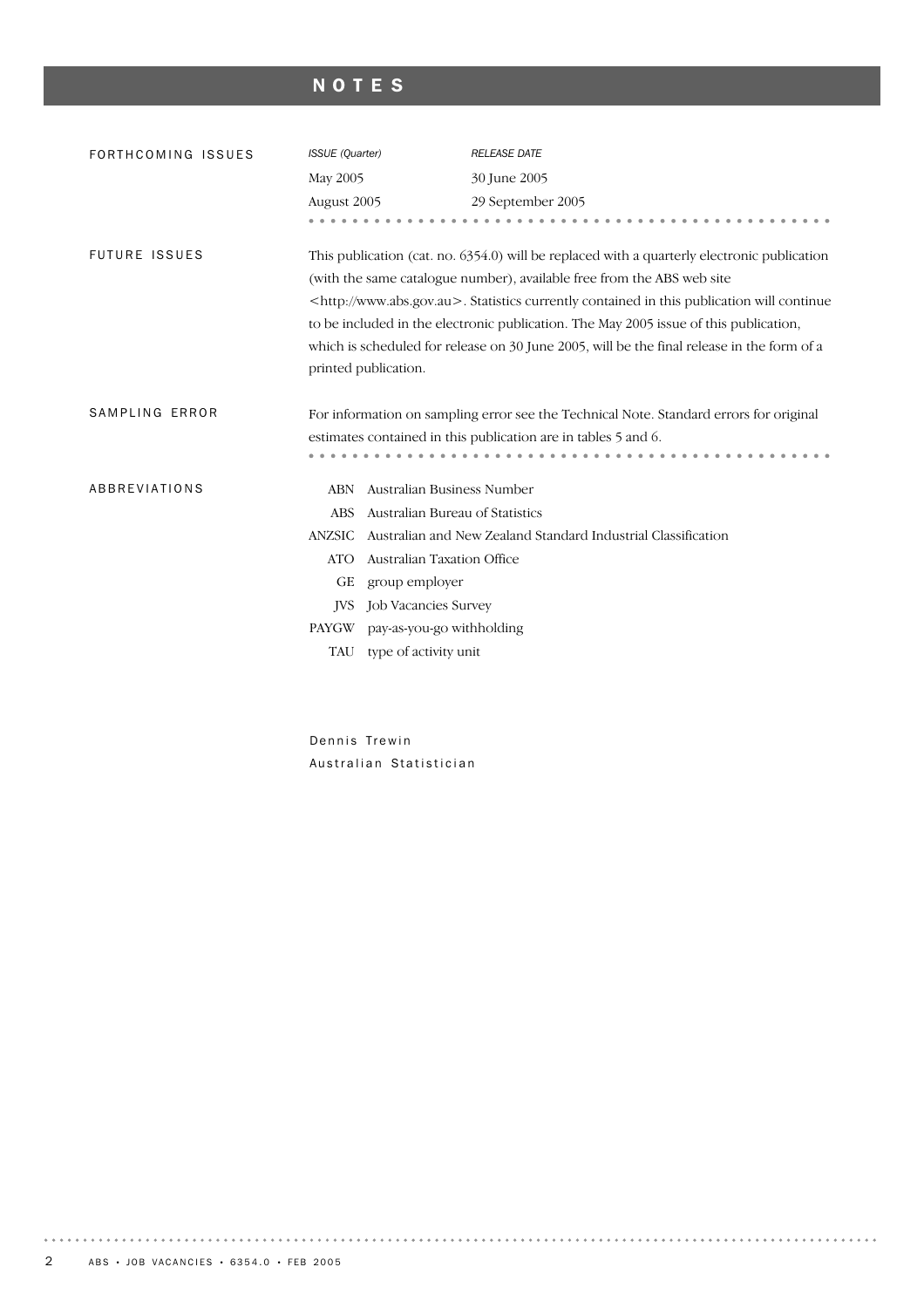|                  | ORIGINAL       |              |              |               |                  |                 |                 |                                  |                | SEASONALLY<br>ADJUSTED                                 | <b>TREND</b>   |
|------------------|----------------|--------------|--------------|---------------|------------------|-----------------|-----------------|----------------------------------|----------------|--------------------------------------------------------|----------------|
|                  | <b>NSW</b>     | Vic.         | Old          | SA            | WA               | Tas.            | ΝT              | ACT                              | Aust.          | Aust.                                                  | Aust.          |
|                  |                |              |              |               | VACANCIES ('000) |                 |                 |                                  |                |                                                        |                |
| 2003             |                |              |              |               |                  |                 |                 |                                  |                |                                                        |                |
| November         | 36.4           | 26.9         | 24.2         | 4.0           | 9.0              | 1.6             | 1.4             | 2.2                              | 105.7          | 107.8                                                  | 105.5          |
| 2004             |                |              |              |               |                  |                 |                 |                                  |                |                                                        |                |
| February         | 37.3           | 29.0         | 18.4         | 5.5           | 10.2             | 1.4<br>1.7      | 1.8<br>2.4      | 2.2                              | 105.7<br>122.7 | 104.9                                                  | 111.9          |
| May<br>August    | 43.7<br>40.5   | 30.7<br>33.5 | 25.1<br>27.7 | 6.0<br>$*7.0$ | 10.5<br>12.4     | 1.4             | 2.0             | 2.6<br>3.1                       | 127.6          | 130.8<br>119.2                                         | 119.6<br>128.2 |
| November         | 45.3           | 34.1         | 28.7         | 7.5           | 13.1             | 2.1             | 2.8             | 3.5                              | 137.1          | 139.7                                                  | 137.3          |
|                  |                |              |              |               |                  |                 |                 |                                  |                |                                                        |                |
| 2005<br>February | 48.2           | 33.0         | 35.4         | 8.8           | 15.3             | 2.6             | 2.3             | 4.0                              | 149.5          | 148.3                                                  | 145.2          |
|                  |                |              |              |               |                  |                 |                 |                                  |                |                                                        |                |
|                  |                |              |              |               |                  |                 |                 | CHANGE FROM PREVIOUS QUARTER (%) |                |                                                        |                |
| 2003             |                |              |              |               |                  |                 |                 |                                  |                |                                                        |                |
| November         | 0.7            | $-8.2$       | 0.8          | $-37.4$       | 21.3             | $-15.4$         | 10.0            | $-7.3$                           | $-2.9$         | 6.1                                                    | 1.5            |
|                  |                |              |              |               |                  |                 |                 |                                  |                |                                                        |                |
| 2004             |                |              |              |               |                  |                 |                 |                                  |                |                                                        |                |
| February         | 2.5            | 7.9          | $-24.2$      | 37.6          | 14.1             | $-14.2$         | 26.6            | $-1.8$                           | 0.0            | $-2.7$                                                 | 6.1            |
| May<br>August    | 17.1<br>$-7.3$ | 5.8          | 36.7<br>10.4 | 9.6<br>15.0   | 2.9<br>17.5      | 24.5<br>$-17.3$ | 38.8<br>$-18.7$ | 15.9<br>23.0                     | 16.1<br>4.0    | 24.7<br>$-8.9$                                         | 6.9<br>7.2     |
| November         | 12.0           | 9.4<br>1.7   | 3.7          | 7.2           | 5.9              | 46.4            | 39.5            | 12.7                             | 7.4            | 17.2                                                   | 7.1            |
|                  |                |              |              |               |                  |                 |                 |                                  |                |                                                        |                |
| 2005             |                |              |              |               |                  |                 |                 |                                  |                |                                                        |                |
| February         | 6.2            | $-3.1$       | 23.1         | 17.4          | 16.5             | 26.9            | $-18.3$         | 13.4                             | 9.1            | 6.2                                                    | 5.8            |
|                  |                |              |              |               |                  |                 |                 |                                  |                |                                                        |                |
|                  |                |              |              |               |                  |                 |                 |                                  |                | CHANGE FROM CORRESPONDING QUARTER OF PREVIOUS YEAR (%) |                |
| 2003             |                |              |              |               |                  |                 |                 |                                  |                |                                                        |                |
| February         | 62.8           | $-3.2$       | 18.1         | 0.4           | 40.3             | 43.1            | 45.7            | $-44.1$                          | 21.9           | 21.9                                                   | 14.7           |
|                  |                |              |              |               |                  |                 |                 |                                  |                |                                                        |                |
| 2004<br>February | $-4.4$         | 6.6          | $-7.6$       | $-21.9$       | $-14.5$          | $-33.7$         | 0.2             | $-5.4$                           | $-5.0$         | $-5.0$                                                 | 6.2            |
|                  |                |              |              |               |                  |                 |                 |                                  |                |                                                        |                |
| 2005<br>February |                |              |              | 58.7          | 49.1             | 91.2            | 28.5            | 82.0                             | 41.4           | 41.4                                                   | 29.8           |
|                  | 29.2           | 14.0         | 92.7         |               |                  |                 |                 |                                  |                |                                                        |                |
|                  |                |              |              |               |                  |                 |                 |                                  |                |                                                        |                |

\* estimate has a relative standard error of 25% to 50% and should be used with caution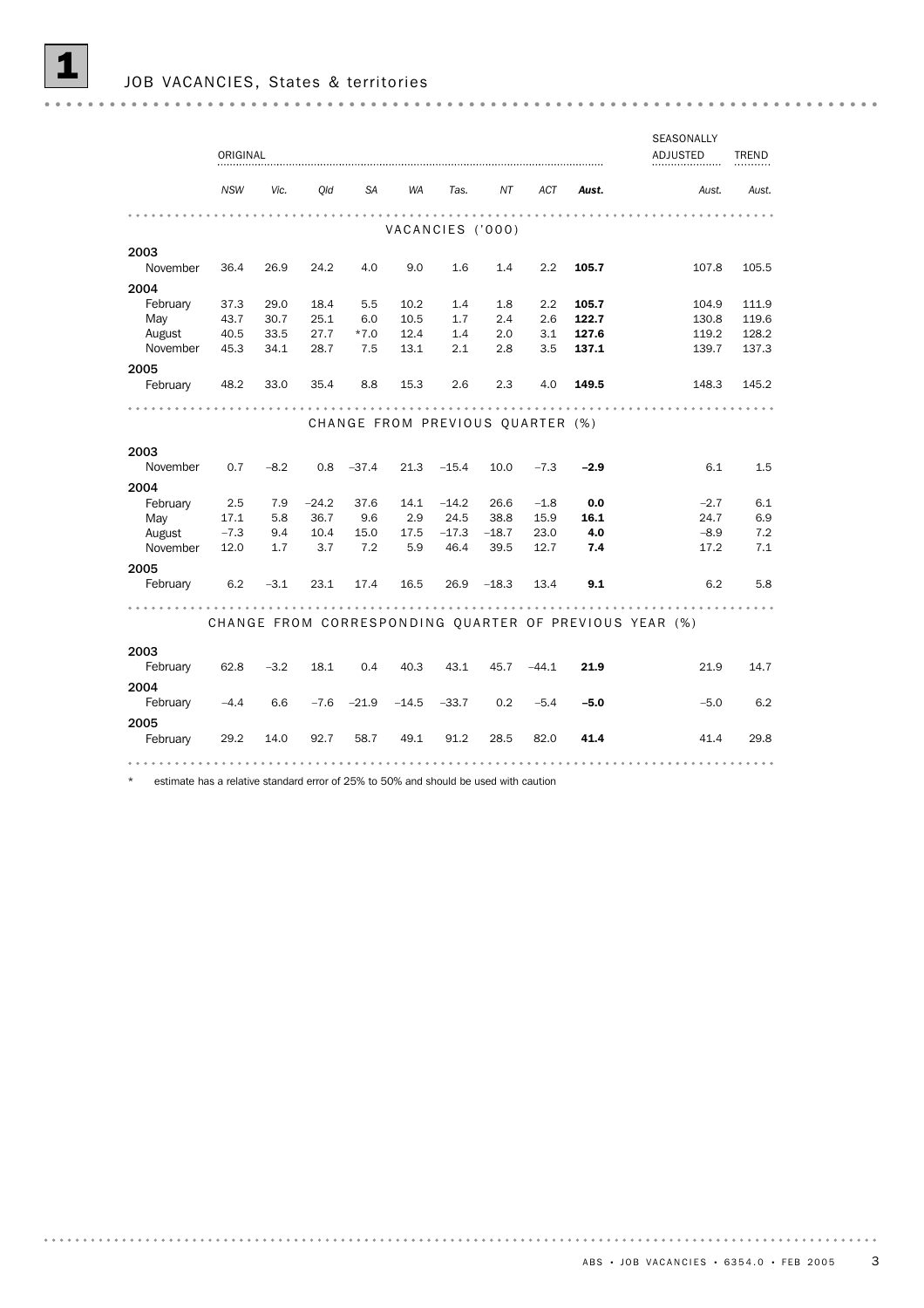SEASONALLY ORIGINAL **ADJUSTED ADJUSTED ADJUSTED ADJUSTED ADJUSTED ADJUSTED ADJUSTED ADJUSTED ADJUSTED ADJUSTED ADJUSTED ADJUSTED ADJUSTED ADJUSTED ADJUSTED ADJUSTED ADJUSTED ADJUSTED ADJUSTED ADJUSTED ADJUSTED ADJUSTED ADJUSTED ADJUS** ADJUSTED TREND *NSW Vic. Qld SA WA Tas. NT ACT Aust. Aust. Aust.* VACANCIES ('000) 2003 November 32.7 23.9 21.8 3.4 7.8 \*1.3 \*0.6 0.6 92.1 94.1 92.4 2004 February 33.8 26.4 16.1 4.9 9.4 \*1.2 \*1.1 \*0.9 93.8 92.9 99.2 May 39.8 27.7 22.8 5.4 \*9.5 1.3 \*1.6 1.5 109.5 117.4 106.5 August 36.9 30.2 25.1 \*6.0 11.4 1.1 1.2 \*1.6 113.5 105.3 114.1 November 42.0 30.8 26.2 6.1 11.4 1.7 1.8 1.7 **121.6** 124.1 122.2 2005 February 44.6 29.3 32.8 8.0 14.0 2.1 1.2 2.1 134.2 133.0 129.5 CHANGE FROM PREVIOUS QUARTER (%) 2003 November 2.3 –9.7 –0.3 –40.4 26.3 –19.1 30.7 –28.5 **–3.1** 6.8 2.6 2004 February 3.5 10.1 –26.4 45.0 20.3 –11.4 87.7 63.0 **1.8** –1.2 7.3 May 17.6 5.0 41.7 10.5 1.6 8.8 46.7 55.9 16.8 26.3 7.4 10.8 10.8 1.1 1.1 1.1 1.1 1.0 0.6 40.7 1.8 10.8 10.8 10.3 7.4<br>August -7.2 9.1 10.1 11.0 19.8 -15.8 -22.6 6.8 3.6 -10.3 7.1<br>November 13.7 1.8 4.3 1.5 0.3 57.2 47.3 6.7 7.1 17.9 7.1 August –7.2 9.1 10.1 11.0 19.8 –15.8 –22.6 6.8 3.6 –10.3 7.1 2005 February 6.3 –4.6 25.5 31.3 22.8 22.1 –33.1 25.7 10.4 7.2 6.0 . . . . . . . . . . . . CHANGE FROM CORRESPONDING OUARTER OF PREVIOUS YEAR (%) 2003 February 90.4 –2.2 13.5 1.1 60.1 57.3 –4.3 –49.0 28.7 28.5 19.4 2004 February –3.1 11.8 –5.2 –23.2 –12.0 –37.2 11.0 –28.1 –3.0 –3.1 9.1 2005 February 31.8 11.3 104.1 63.6 49.9 75.7 12.0 123.4 43.2 43.1 30.6 

estimate has a relative standard error of 25% to 50% and should be used with caution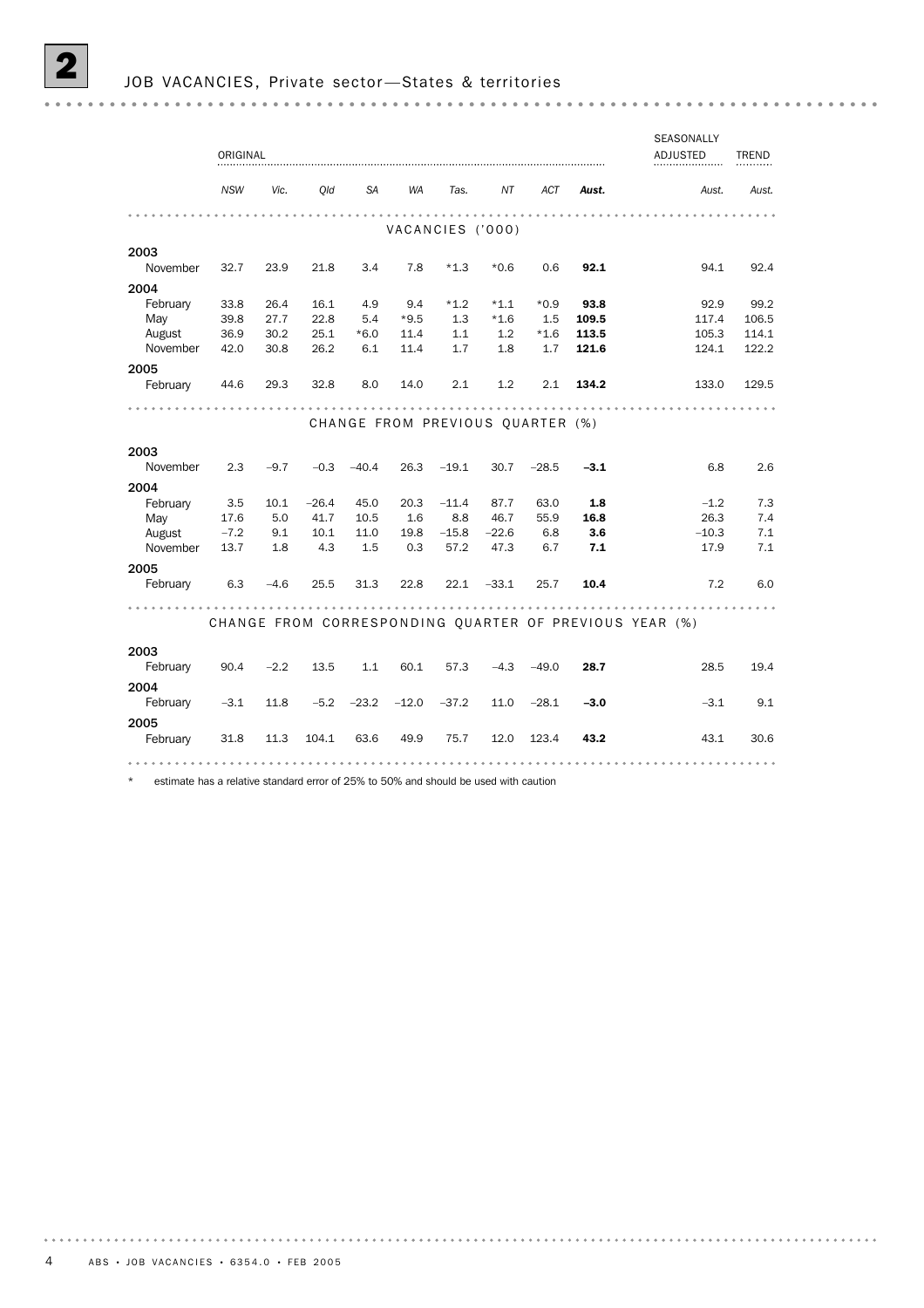SEASONALLY ORIGINAL ADJUSTED ADJUSTED TREND *NSW Vic. Qld SA WA Tas. NT ACT Aust. Aust. Aust.* VACANCIES ('000) 2003 November 3.7 2.9 2.4 0.6 1.2 0.3 0.8 1.7 13.6 13.7 13.1 2004 February 3.4 2.6 2.3 0.6 0.9 0.2 0.7 1.3 12.0 12.0 12.7 May 3.9 3.0 2.3 0.6 1.0 0.4 0.8 1.1 **13.2** 13.4 13.1 August 3.6 3.3 2.6 1.0 1.0 0.3 0.7 1.6 **14.1** 13.9 14.1<br>November 3.3 3.3 2.6 1.4 1.7 0.4 0.9 1.9 **15.5** 15.6 15.1 August 3.6 3.3 2.6 1.0 1.0 0.3 0.7 1.6 **14.1** 13.9 2005 February 3.5 3.7 2.6 0.8 1.2 0.6 1.0 1.9 15.3 15.3 15.7 CHANGE FROM PREVIOUS OUARTER (%) 2003 November –11.4 6.0 12.3 –14.7 –3.5 6.9 –1.3 3.4 **–0.9** 1.6 –5.1 2004 February -6.4 -10.1 -4.9 -1.1 -26.3 -27.1 -17.6 -24.4 -11.7 -12.7 -2.9 May 12.5 13.4 1.8 2.6 16.5 113.1 25.7 -14.2 **10.1** 11.8 3.4<br>August -7.8 11.4 12.9 48.3 -3.6 -21.6 -11.2 45.0 6.9 1.0 7.4 August –7.8 11.4 12.9 48.3 –3.6 –21.6 –11.2 45.0 **6.9** 4.0 7.4 November –5.8 0.2 –1.9 43.0 70.4 13.0 26.3 18.7 **9.9** 12.5 6.7 2005 February 5.6 11.0 -0.7 -44.4 -26.5 47.5 10.5 2.2 -1.2 -2.3 4.0 . . . . . . . . . . . . CHANGE FROM CORRESPONDING QUARTER OF PREVIOUS YEAR (%) 2003 February –27.6 –9.5 54.6 –5.9 –29.5 –19.4 339.9 –36.1 –9.5 –9.0 –7.8 2004 February –15.6 –26.8 –21.3 –9.8 –34.0 –4.0 –13.7 24.0 –17.9 –17.8 –12.1 2005 February 3.2 40.6 12.0 21.1 40.7 178.7 55.8 51.0 27.8 27.8 23.2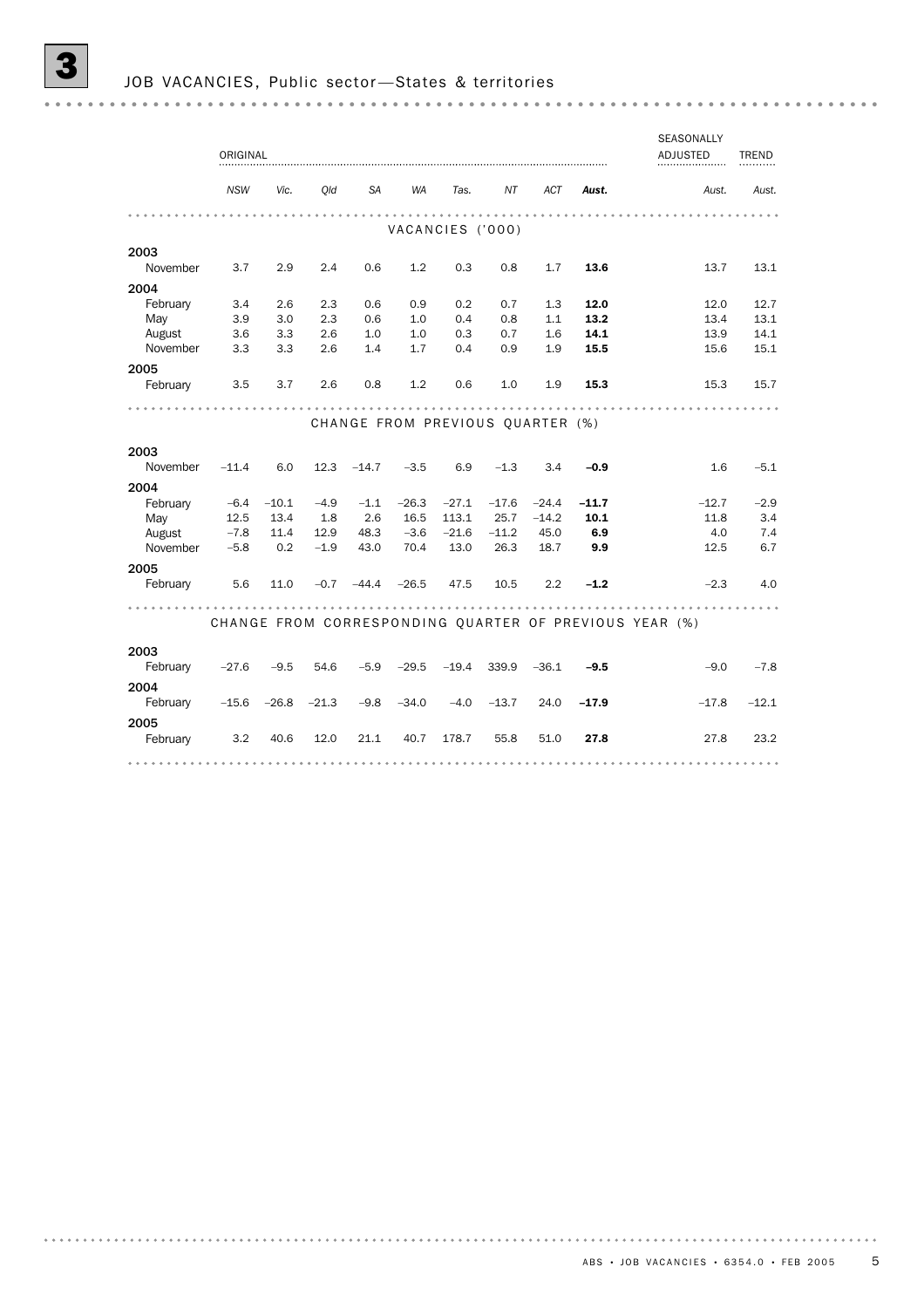

#### JOB VACANCIES, Industry: Original

|                                       | 2003            | 2004     |        |        |          | 2005     |
|---------------------------------------|-----------------|----------|--------|--------|----------|----------|
|                                       | November        | February | May    | August | November | February |
|                                       | '000            | '000     | '000   | '000   | '000     | '000     |
|                                       |                 |          |        |        |          |          |
| Mining                                | 1.4             | 1.4      | 2.0    | 1.6    | 2.6      | 2.8      |
| Manufacturing                         | 12.6            | 10.7     | 16.1   | 14.9   | 13.5     | 11.5     |
| Electricity, gas and water supply     | 0.5             | 0.4      | 0.4    | 0.6    | 0.7      | 0.7      |
| Construction                          | 8.3             | $*6.6$   | $*7.1$ | 10.0   | $*7.3$   | 9.7      |
| Wholesale trade                       | $*4.9$          | 4.7      | 7.3    | 8.5    | 9.1      | 9.9      |
| Retail trade                          | $*16.8$         | 18.7     | 21.8   | 18.9   | 21.2     | 24.3     |
| Accommodation, cafes and restaurants  | 8.3             | 7.1      | $*3.8$ | $*4.5$ | 8.8      | 8.6      |
| Transport and storage                 | $*3.4$          | 2.1      | $*3.0$ | $*3.3$ | 3.9      | 4.5      |
| Communication services                | 0.5             | 0.5      | 0.7    | 0.7    | 0.7      | $*1.1$   |
| Finance and insurance                 | 3.9             | 3.9      | 4.7    | 5.5    | 5.9      | 6.1      |
| Property and business services        | 21.4            | 25.4     | 27.7   | 30.6   | 31.2     | 35.4     |
| Government administration and defence | 5.6             | 4.3      | 4.9    | 5.2    | 6.8      | 7.1      |
| Education                             | 3.5             | 3.7      | 4.5    | 4.7    | 4.5      | 5.4      |
| Health and community services         | 10.3            | 10.7     | 12.1   | 11.4   | 14.0     | 12.0     |
| Cultural and recreational services    | $*2.2$          | 1.8      | $*2.0$ | $*2.1$ | 2.5      | $*3.6$   |
| Personal and other services           | $***2.1$        | $*3.8$   | $*4.6$ | $*5.2$ | $*4.6$   | $*6.9$   |
| <b>All industries</b>                 | 105.7           | 105.7    | 122.7  | 127.6  | 137.1    | 149.5    |
|                                       |                 |          |        |        |          |          |
|                                       | $0.0001 + 0.01$ |          |        |        |          |          |

estimate has a relative standard error of 25% to 50% and should be used with caution

\*\* estimate has a relative standard error greater than 50% and is considered too unreliable for general use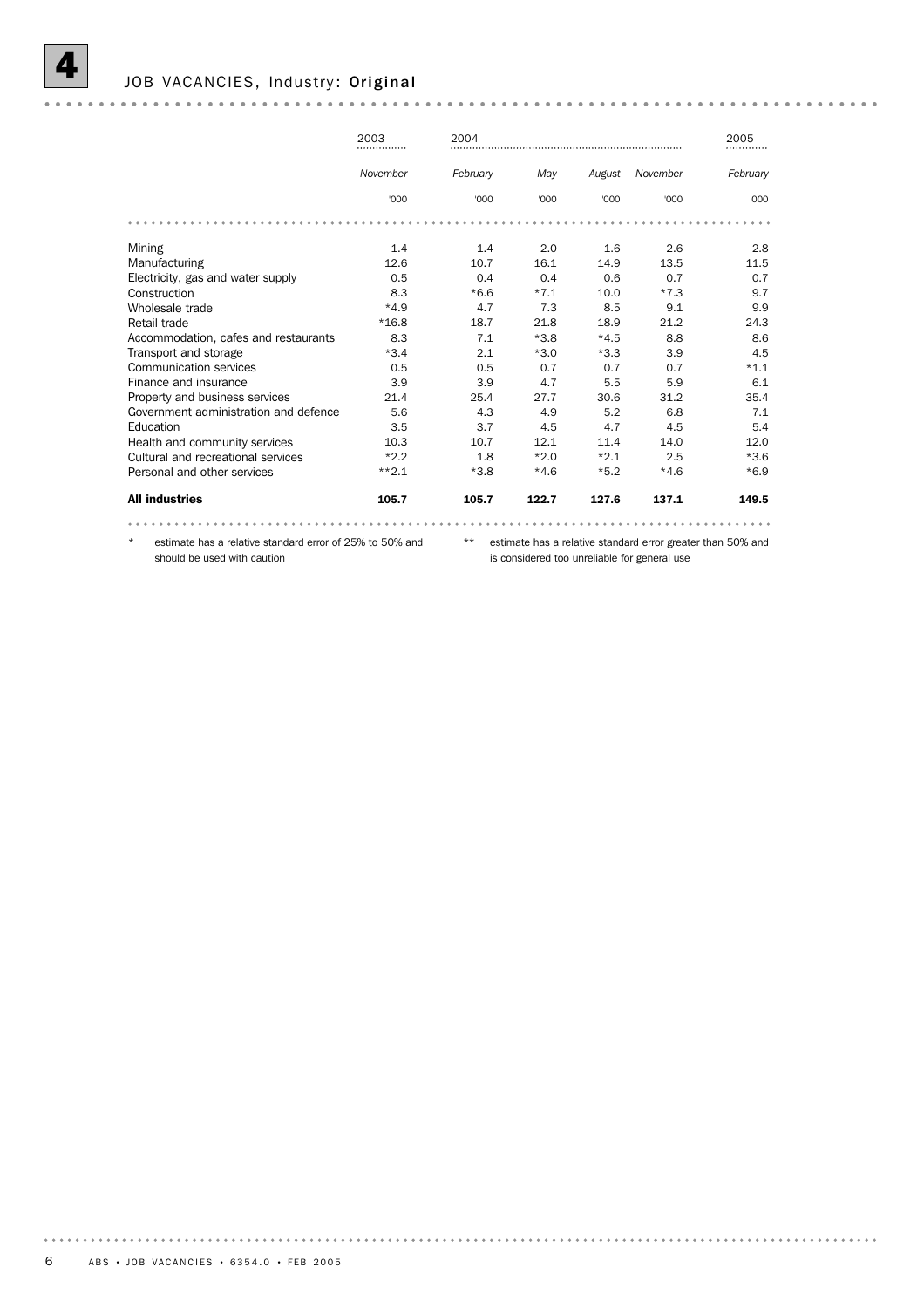|                | <b>NSW</b> | Vic. | Old  | <b>SA</b> | <b>WA</b>                 | Tas. | ΝT   | ACT  | Aust. |
|----------------|------------|------|------|-----------|---------------------------|------|------|------|-------|
|                | '000       | '000 | '000 | '000      | '000                      | '000 | '000 | '000 | '000  |
|                |            |      |      |           |                           |      |      |      |       |
|                |            |      |      | LEVEL     |                           |      |      |      |       |
|                |            |      |      |           |                           |      |      |      |       |
| Private sector | 4.6        | 3.9  | 3.7  | 1.5       | 1.9                       | 0.3  | 0.2  | 0.5  | 7.5   |
| Public sector  | 0.3        | 0.6  | 0.3  | 0.2       | 0.3                       | 0.1  |      | 0.2  | 0.9   |
|                |            |      |      |           |                           |      |      |      |       |
| <b>Total</b>   | 4.6        | 4.0  | 3.7  | 1.5       | 1.9                       | 0.3  | 0.2  | 0.5  | 7.6   |
|                |            |      |      |           |                           |      |      |      |       |
|                |            |      |      |           | <b>OUARTERLY MOVEMENT</b> |      |      |      |       |
| Private sector | 6.2        | 4.0  | 4.1  | 1.6       | 2.1                       | 0.5  | 0.4  | 0.6  | 8.9   |
| Public sector  | 0.3        | 0.4  | 0.3  | 0.4       | 0.2                       | 0.1  |      | 0.2  | 0.7   |
| <b>Total</b>   | 6.2        | 4.1  | 4.1  | 1.7       | 2.1                       | 0.5  | 0.4  | 0.6  | 8.9   |
|                |            |      |      |           |                           |      |      |      |       |
|                |            |      |      |           |                           |      |      |      |       |

— nil or rounded to zero (including null cells)



# **6** STANDARD ERRORS, Job vacancies — Industry

|                                       | 2003<br> | 2004     |      |        |          | 2005     |
|---------------------------------------|----------|----------|------|--------|----------|----------|
|                                       | November | February | May  | August | November | February |
|                                       | '000     | '000     | '000 | '000   | '000     | '000     |
|                                       |          |          |      |        |          |          |
| Mining                                | 0.2      | 0.3      | 0.2  | 0.2    | 0.3      | 0.4      |
| Manufacturing                         | 2.5      | 2.3      | 3.5  | 2.6    | 2.5      | 2.0      |
| Electricity, gas and water supply     |          |          |      |        | 0.1      |          |
| Construction                          | 2.1      | 1.9      | 2.5  | 2.3    | 2.0      | 2.0      |
| Wholesale trade                       | 1.5      | 1.2      | 1.4  | 2.0    | 1.8      | 2.1      |
| Retail trade                          | 5.2      | 3.2      | 3.1  | 1.4    | 3.3      | 3.4      |
| Accommodation, cafes and restaurants  | 1.6      | 1.5      | 1.1  | 1.3    | 1.7      | 1.9      |
| Transport and storage                 | 1.0      | 0.4      | 1.1  | 0.9    | 0.8      | 1.0      |
| Communication services                | 0.1      | 0.1      |      |        |          | 0.3      |
| Finance and insurance                 | 0.7      | 0.5      | 0.9  | 0.9    | 1.3      | 1.1      |
| Property and business services        | 3.5      | 4.4      | 4.5  | 4.8    | 3.9      | 4.4      |
| Government administration and defence | 0.4      | 0.4      | 0.5  | 0.6    | 0.7      | 0.8      |
| Education                             | 0.6      | 0.6      | 1.0  | 1.1    | 0.7      | 0.9      |
| Health and community services         | 1.1      | 1.4      | 1.7  | 1.9    | 1.9      | 1.6      |
| Cultural and recreational services    | 0.7      | 0.3      | 0.6  | 0.5    | 0.2      | 0.9      |
| Personal and other services           | 1.2      | 1.3      | 1.8  | 2.0    | 1.3      | 2.0      |
| <b>All industries</b>                 | 7.7      | 6.9      | 7.8  | 7.3    | 7.2      | 7.6      |
|                                       |          |          |      |        |          |          |

— nil or rounded to zero (including null cells)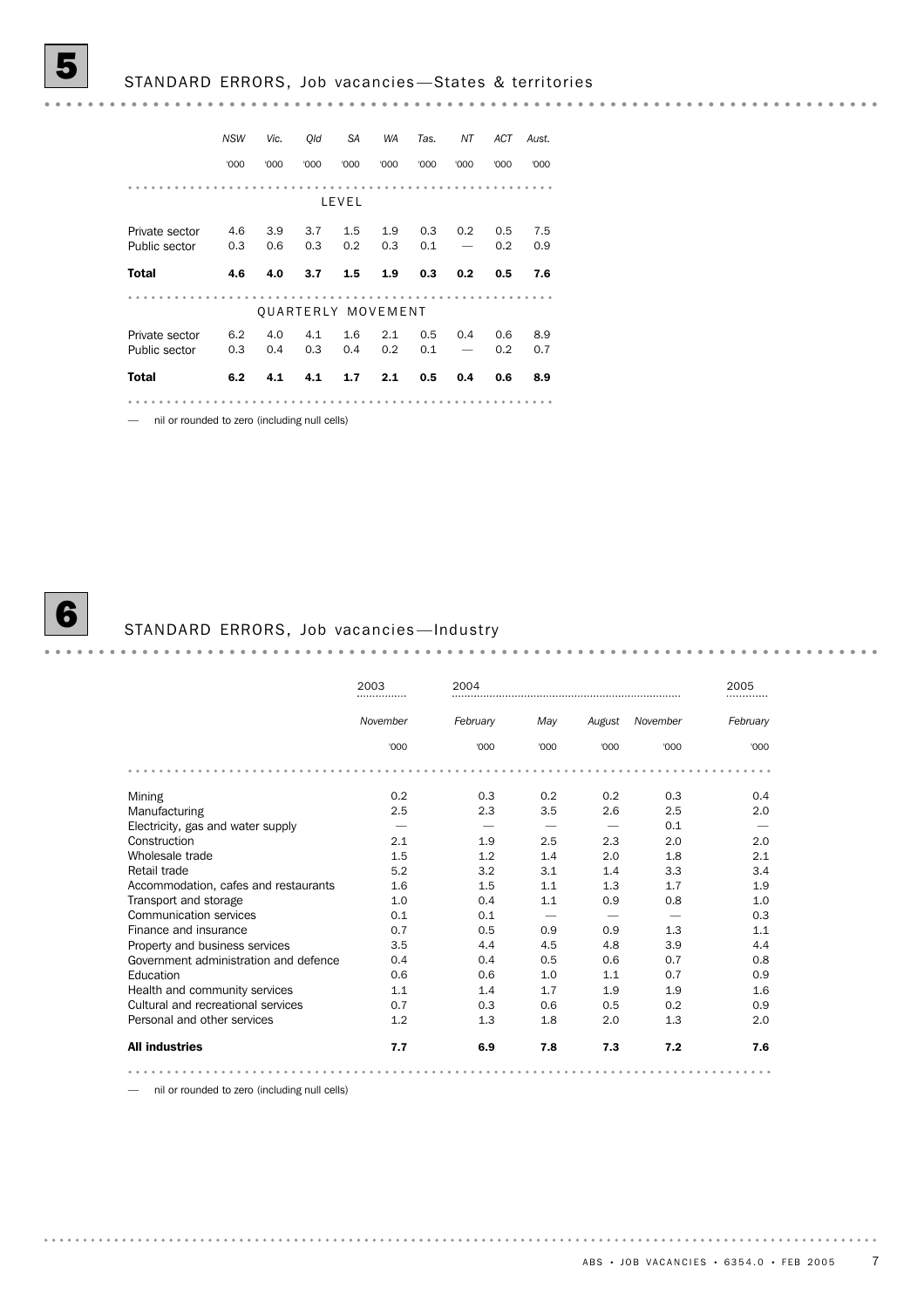#### EXPLANATORY NOTES

| <b>INTRODUCTION</b>                                          | This publication contains quarterly estimates of job vacancies based on information<br>1<br>obtained from a sample survey of employers.                                                                                                                                                                                                                                                                                                                                                                                                                                    |
|--------------------------------------------------------------|----------------------------------------------------------------------------------------------------------------------------------------------------------------------------------------------------------------------------------------------------------------------------------------------------------------------------------------------------------------------------------------------------------------------------------------------------------------------------------------------------------------------------------------------------------------------------|
| CONCEPTS, SOURCES AND<br>METHODS                             | 2 Descriptions of the underlying concepts of Australia's job vacancies statistics, and the<br>sources and methods used in compiling these estimates, are presented in Labour<br>Statistics: Concepts, Sources and Methods (cat. no. 6102.0.55.001) which is available on<br>the ABS web site <http: www.abs.gov.au="">.</http:>                                                                                                                                                                                                                                            |
| SCOPE AND COVERAGE                                           | All job vacancies (as defined in the Glossary) for wage and salary earners are<br>3<br>represented in the Job Vacancies Survey (JVS), except those:<br>in the Australian permanent defence forces<br>in businesses primarily engaged in agriculture, forestry and fishing<br>in private households employing staff<br>in overseas embassies, consulates, etc.<br>located outside Australia.                                                                                                                                                                                |
|                                                              | 4 The sample for the Job Vacancies Survey, like most Australian Bureau of Statistics<br>(ABS) business surveys, is selected from the ABS Business Register which is primarily<br>based on registrations to the Australian Taxation Office's (ATO) Pay As You Go<br>Withholding (PAYGW) scheme (and prior to 1 June 2000 the Group Employer (GE)<br>scheme). The population is updated quarterly to take account of:<br>new businesses                                                                                                                                      |
|                                                              | • businesses which have ceased employing<br>• changes in employment levels<br>• changes in industry<br>ther general business changes.                                                                                                                                                                                                                                                                                                                                                                                                                                      |
|                                                              | The estimates include an allowance for the time it takes newly registered businesses<br>5<br>to get on to the survey population.                                                                                                                                                                                                                                                                                                                                                                                                                                           |
|                                                              | 6 Businesses which have ceased employing are identified when the ATO cancels their<br>PAYGW registration. In addition, businesses which did not remit under the PAYGW<br>scheme for the previous five quarters are removed from the frame.                                                                                                                                                                                                                                                                                                                                 |
| SURVEY DESIGN                                                | 7 A sample of approximately 4,800 employers is selected from the ABS Business<br>Register to ensure adequate state and industry representation. The sample is updated<br>each quarter to reflect changes in the ABS Business Register. These changes arise from<br>the emergence of new businesses, takeovers and mergers, changes to industry<br>classification, changes in the number of employees, and businesses which have ceased<br>operations. Such updating of the register can contribute to changes in the estimates of<br>job vacancies.                        |
|                                                              | The statistical unit for the survey comprises all the activities of an employer in a<br>8<br>particular state or territory based on the Australian Business Number (ABN) unit or Type<br>of Activity Unit (TAU) (see paragraphs 11 and 15 of the Explanatory Notes). Each<br>statistical unit is classified to an industry which reflects the predominant activity of the<br>business. The statistical units are stratified by state, sector, industry division and<br>employment size, and within each stratum, statistical units are selected with equal<br>probability. |
| STATISTICAL UNITS DEFINED<br>ON THE ABS BUSINESS<br>REGISTER | The ABS uses an economic statistics units model on the ABS Business Register to<br>9<br>describe the characteristics of businesses, and the structural relationships between<br>related businesses. The units model is also used to break groups of related businesses<br>into relatively homogeneous components that can provide data to the ABS.                                                                                                                                                                                                                         |

. . . . . . . . .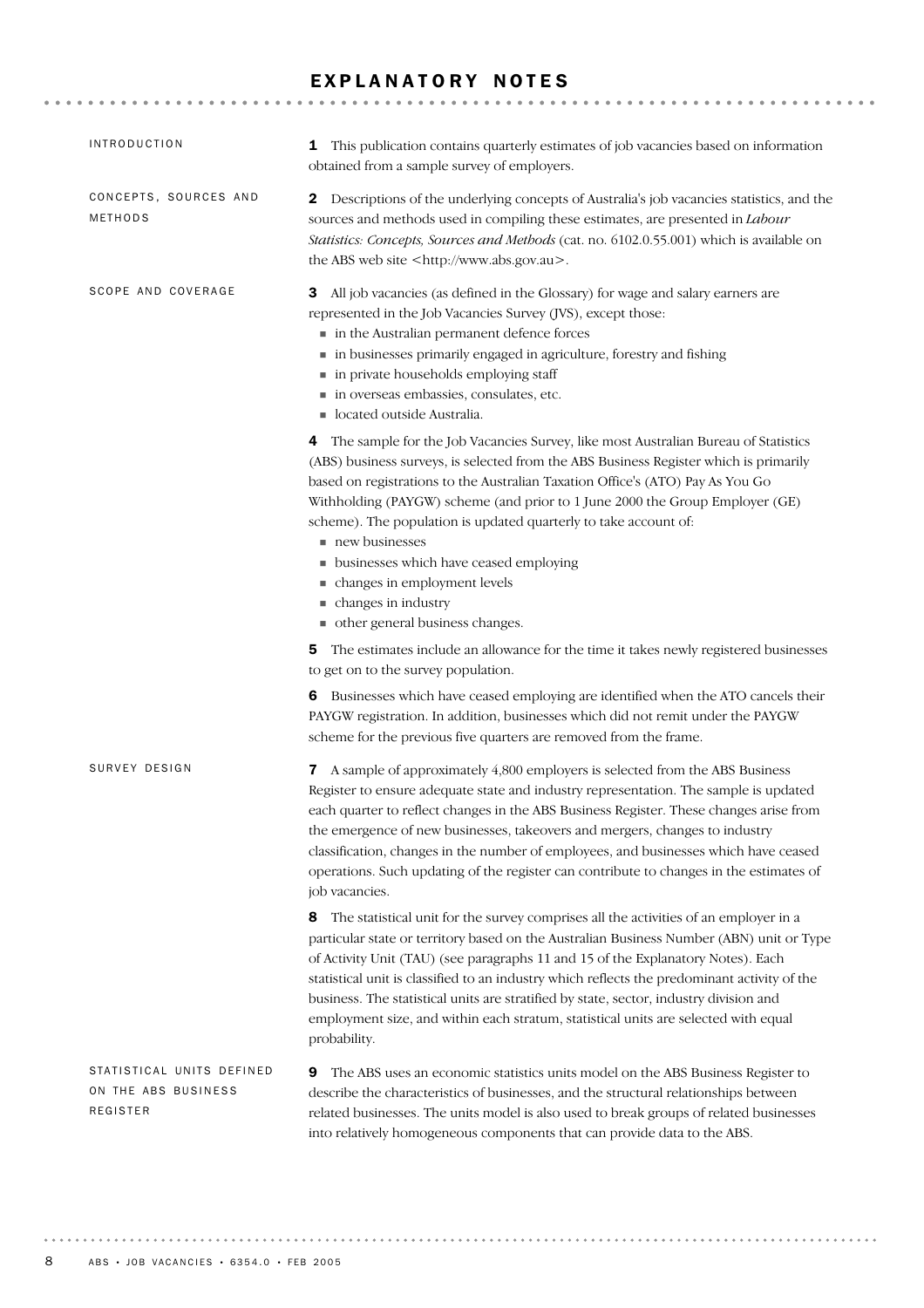#### E X P L A N A T O R Y N O T E S *continued*

| STATISTICAL UNITS DEFINED<br>ON THE ABS BUSINESS<br>REGISTER continued | 10 In mid-2002, to better use the information available as a result of The New Tax<br>System, the ABS changed its economic statistics units model. The new units model<br>allocates businesses to one of two sub-populations. The vast majority of businesses are in<br>what is called the ATO Maintained Population, while the remaining businesses are in the<br>ABS Maintained Population. Together, these two sub-populations make up the ABS<br>Business Register population.                                                                                                                                                                                               |
|------------------------------------------------------------------------|----------------------------------------------------------------------------------------------------------------------------------------------------------------------------------------------------------------------------------------------------------------------------------------------------------------------------------------------------------------------------------------------------------------------------------------------------------------------------------------------------------------------------------------------------------------------------------------------------------------------------------------------------------------------------------|
| ATO maintained population                                              | <b>11</b> Most businesses and organisations in Australia need to obtain an Australian<br>Business Number, and are then included on the ATO Australian Business Register. Most<br>of these businesses have simple structures; therefore the unit registered for an ABN will<br>satisfy ABS statistical requirements. For these businesses, the ABS has aligned its<br>statistical units structure with the ABN unit. The businesses with simple structures<br>constitute the ATO Maintained Population, and the ABN unit will be used as the<br>economic statistics unit for all economic collections.                                                                            |
| ABS maintained population                                              | 12 For the population of businesses where the ABN unit is not suitable for ABS<br>statistical requirements, the ABS maintains its own units structure through direct contact<br>with the business. These businesses constitute the ABS Maintained Population. This<br>population consists typically of large, complex and diverse businesses. The new statistical<br>units model described below has been introduced to cover such businesses.                                                                                                                                                                                                                                   |
|                                                                        | <b>13</b> Enterprise Group: This is a unit covering all the operations in Australia of one or<br>more legal entities under common ownership and/or control. It covers all the operations<br>in Australia of legal entities which are related in terms of the current Corporations Law<br>(as amended by the Corporations Legislation Amendment Act 1991), including legal<br>entities such as companies, trusts, and partnerships. Majority ownership is not required<br>for control to be exercised.                                                                                                                                                                            |
|                                                                        | <b>14</b> Enterprise: The enterprise is an institutional unit comprising (i) a single legal entity<br>or business entity, or (ii) more than one legal entity or business entity within the same<br>Enterprise Group and in the same institutional subsector (i.e. they are all classified to a<br>single Standard Institutional Sector Classification of Australia subsector).                                                                                                                                                                                                                                                                                                   |
|                                                                        | Type of Activity Unit: The TAU comprises one or more business entities,<br>15<br>sub-entities or branches of a business entity within an Enterprise Group that can report<br>production and employment data for similar economic activities. When a minimum set<br>of data items is available, a TAU is created which covers all the operations within an<br>industry subdivision (and the TAU is classified to the relevant subdivision of the<br>Australian and New Zealand Standard Industrial Classification [ANZSIC]). Where a<br>business cannot supply adequate data for each industry, a TAU is formed which contains<br>activity in more than one industry subdivision. |
|                                                                        | 16 For more information on the impacts of the introduction of the new economic<br>statistics units model, refer to Information Paper: Improvements in ABS Economic<br>Statistics [Arising from The New Tax System] (cat. no. 1372.0).                                                                                                                                                                                                                                                                                                                                                                                                                                            |
| COMPARABILITY OF SERIES                                                | 17 Job vacancies series in this publication were introduced with the November 1983<br>issue of the Job Vacancies and Overtime survey publication. Estimates contained in this<br>publication are not strictly comparable with those obtained prior to November 1983.                                                                                                                                                                                                                                                                                                                                                                                                             |
|                                                                        | 18 Between August and November 1999 a number of improvements were made to<br>operational procedures, in conjunction with the discontinuation of the overtime<br>component of the survey. These improvements resulted in an increase in job vacancy<br>estimates for the private sector. There was negligible change to public sector estimates.<br>Consequently, private sector estimates prior to November 1999 were adjusted to provide<br>a comparable and compatible time series.                                                                                                                                                                                            |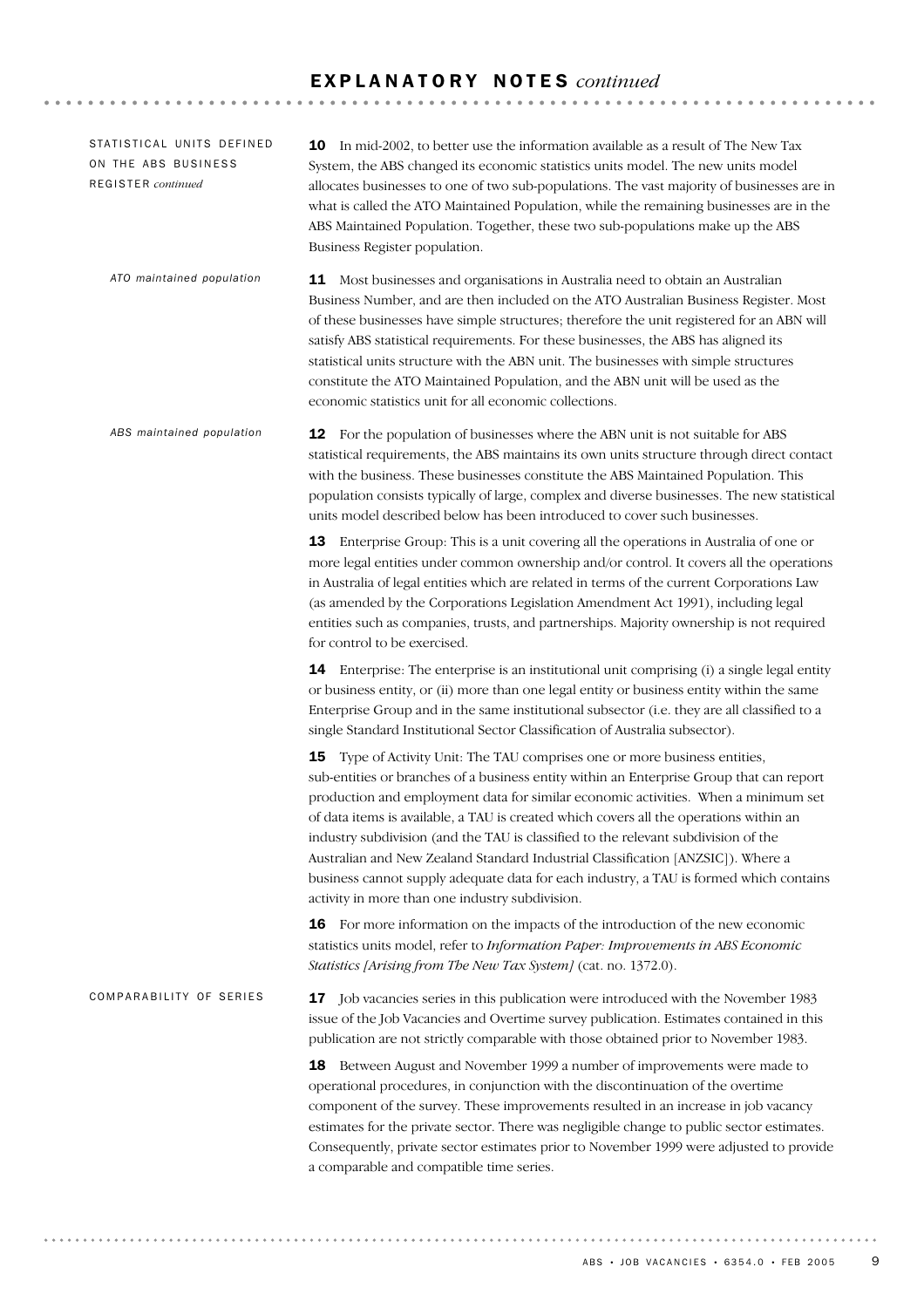#### E X P L A N A T O R Y N O T E S *continued*

| COMPARABILITY OF SERIES<br>continued | <b>19</b> To account for the New Tax System changes described in paragraphs 9 to 16, the<br>historical series from May 2002 back to November 1983 have been revised to make the<br>time series of estimates as continuous as possible.                                                                                                                                                                                                                                                                                                                                                                                                              |
|--------------------------------------|-----------------------------------------------------------------------------------------------------------------------------------------------------------------------------------------------------------------------------------------------------------------------------------------------------------------------------------------------------------------------------------------------------------------------------------------------------------------------------------------------------------------------------------------------------------------------------------------------------------------------------------------------------|
|                                      | 20 From November 2003, number of employees is no longer collected in the Job<br>Vacancies Survey. Consequently job vacancy rates (see Glossary) are no longer presented<br>in this publication. A job vacancy rate series, based on estimates of the number of<br>employees from the Labour Force Survey, is available on request.                                                                                                                                                                                                                                                                                                                  |
| EFFECTS OF ROUNDING                  | 21 Where figures have been rounded, discrepancies may occur between sums of the<br>component items and totals. Percentages in this publication are calculated using<br>unrounded numbers and consequently could differ from percentages that are calculated<br>from the published rounded statistics.                                                                                                                                                                                                                                                                                                                                               |
| SEASONAL ADJUSTMENT                  | Seasonal adjustment is a means of removing the estimated effects of normal<br>22<br>seasonal variation from the series so that the effects of other influences can be more<br>clearly recognised. Seasonal adjustment does not aim to remove the irregular or<br>non-seasonal influences which may be present in any particular series. Influences that<br>are volatile or unsystematic can still make it difficult to interpret the movement of the<br>series even after adjustment for seasonal variation. This means that quarter-to-quarter<br>movements of seasonally adjusted estimates may not be reliable indicators of trend<br>behaviour. |
|                                      | 23 The quarterly series have been seasonally adjusted from February quarter 1984 and<br>the historical series can be made available on request. The seasonal factors are reviewed<br>annually to take account of each additional year's original data. The most recent review,<br>using original estimates to August 2004, took place in time for inclusion in the November<br>2004 estimates.                                                                                                                                                                                                                                                      |
|                                      | Details about the method of seasonal adjustment are available on request.<br>24                                                                                                                                                                                                                                                                                                                                                                                                                                                                                                                                                                     |
| <b>TREND ESTIMATES</b>               | 25<br>Seasonally adjusted estimates can be smoothed to reduce the impact of irregular or<br>non-seasonal influences. Smoothed seasonally adjusted series are called trend estimates.                                                                                                                                                                                                                                                                                                                                                                                                                                                                |
|                                      | The ABS considers that trend estimates provide a more reliable guide to the<br>26<br>underlying direction of the data, and are more suitable than either the seasonally<br>adjusted or original estimates for most business decisions and policy advice.                                                                                                                                                                                                                                                                                                                                                                                            |
|                                      | <b>27</b> Trend estimates, obtained by dampening out the irregular component from the<br>seasonally adjusted series, are calculated using a centred 7-term Henderson moving<br>average of the seasonally adjusted series. Estimates for the three most recent quarters<br>cannot be calculated using this centred average method; instead an asymmetric average<br>is used. This can lead to revisions in the trend estimates for the last three quarters when<br>data become available for later quarters. Revisions of trend estimates will also occur with<br>revisions to the original data and re-estimation of seasonal adjustment factors.   |
|                                      | 28 If a series is highly volatile then the trend estimates will be subject to greater<br>revision for the latest few quarters as new data become available. However, it is<br>important to note that this does not make the trend series inferior to the seasonally<br>adjusted or original series.                                                                                                                                                                                                                                                                                                                                                 |
|                                      | 29 For more information, refer to Information Paper: A Guide to Interpreting Time<br>Series-Monitoring Trends (cat. no. 1349.0), available free of charge from the ABS web<br>site.                                                                                                                                                                                                                                                                                                                                                                                                                                                                 |
|                                      | 30<br>Two feature articles which have appeared in the ABS monthly publication<br>Australian Economic Indicators (cat. no. 1350.0) may also be of interest:<br>Picking Turning Points in the Economy (April 1991)<br>Smarter Data Use (March 1992).                                                                                                                                                                                                                                                                                                                                                                                                  |
|                                      |                                                                                                                                                                                                                                                                                                                                                                                                                                                                                                                                                                                                                                                     |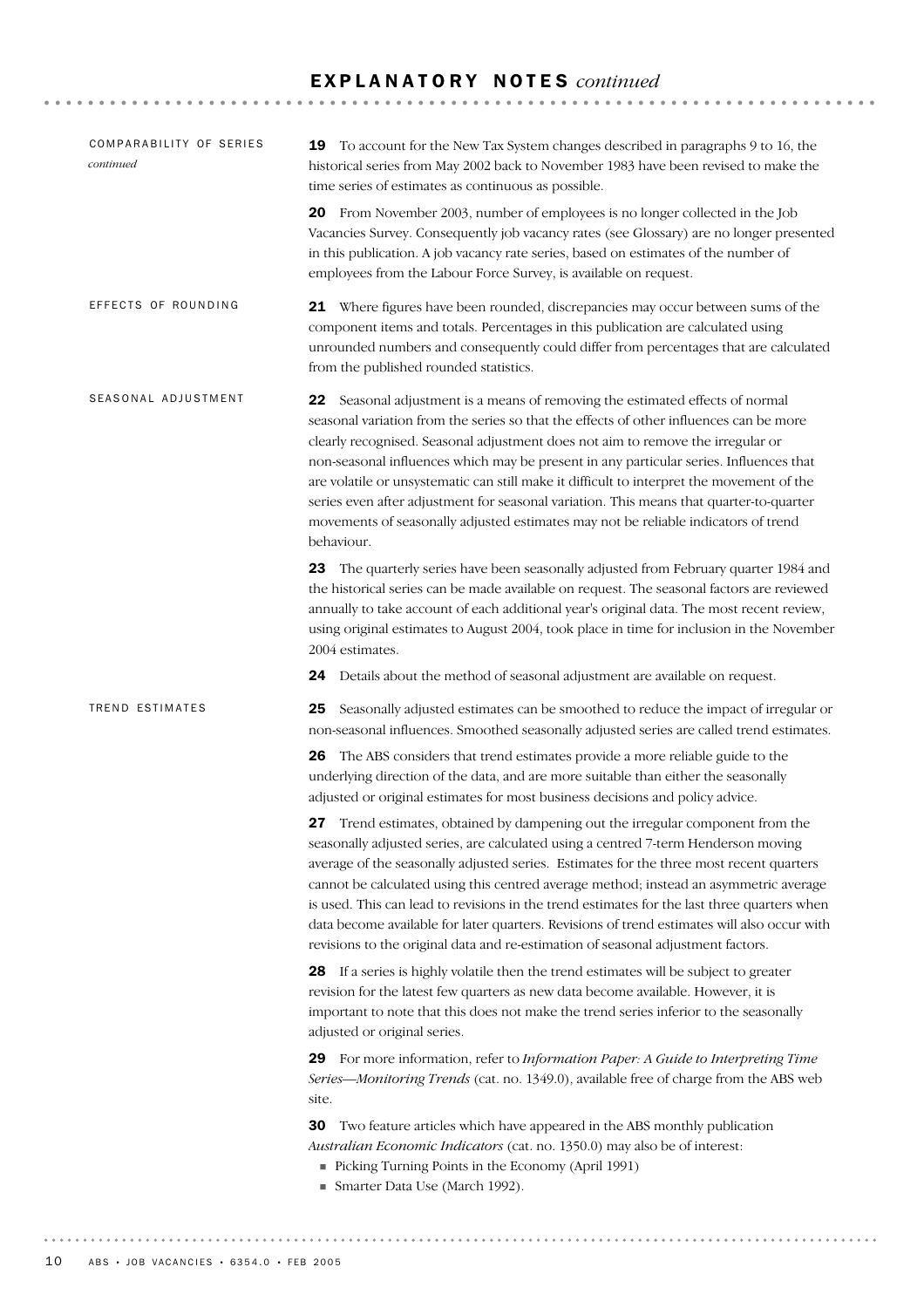#### E X P L A N A T O R Y N O T E S *continued*

RELATED PUBLICATIONS

31 Users may also wish to refer to the following publications which are available from ABS Bookshops:

- ! *Australian Labour Market Statistics* (cat. no. 6105.0)—issued quarterly
- ! *Average Weekly Earnings, Australia* (cat. no. 6302.0)—issued quarterly
- ! *Employee Earnings and Hours, Australia* (cat. no. 6306.0)—issued biennially
- ! *Information Paper: Improvements in ABS Economic Statistics [Arising from The New Tax System]* (cat. no. 1372.0)—issued 6 May 2002
- ! *Labour Force, Australia* (cat. no. 6202.0)—issued monthly
- ! *Labour Statistics: Concepts, Sources and Methods* (cat. no. 6102.0.55.001)
- ! *Wage and Salary Earners, Public Sector, Australia* (cat. no. 6248.0.55.001)—issued quarterly.

32 Current publications and other products released by the ABS are listed in the *Catalogue of Publications and Products* (cat. no. 1101.0). The Catalogue is available from any ABS office or the ABS web site. The ABS also issues a daily Release Advice on the web site which details products to be released in the week ahead.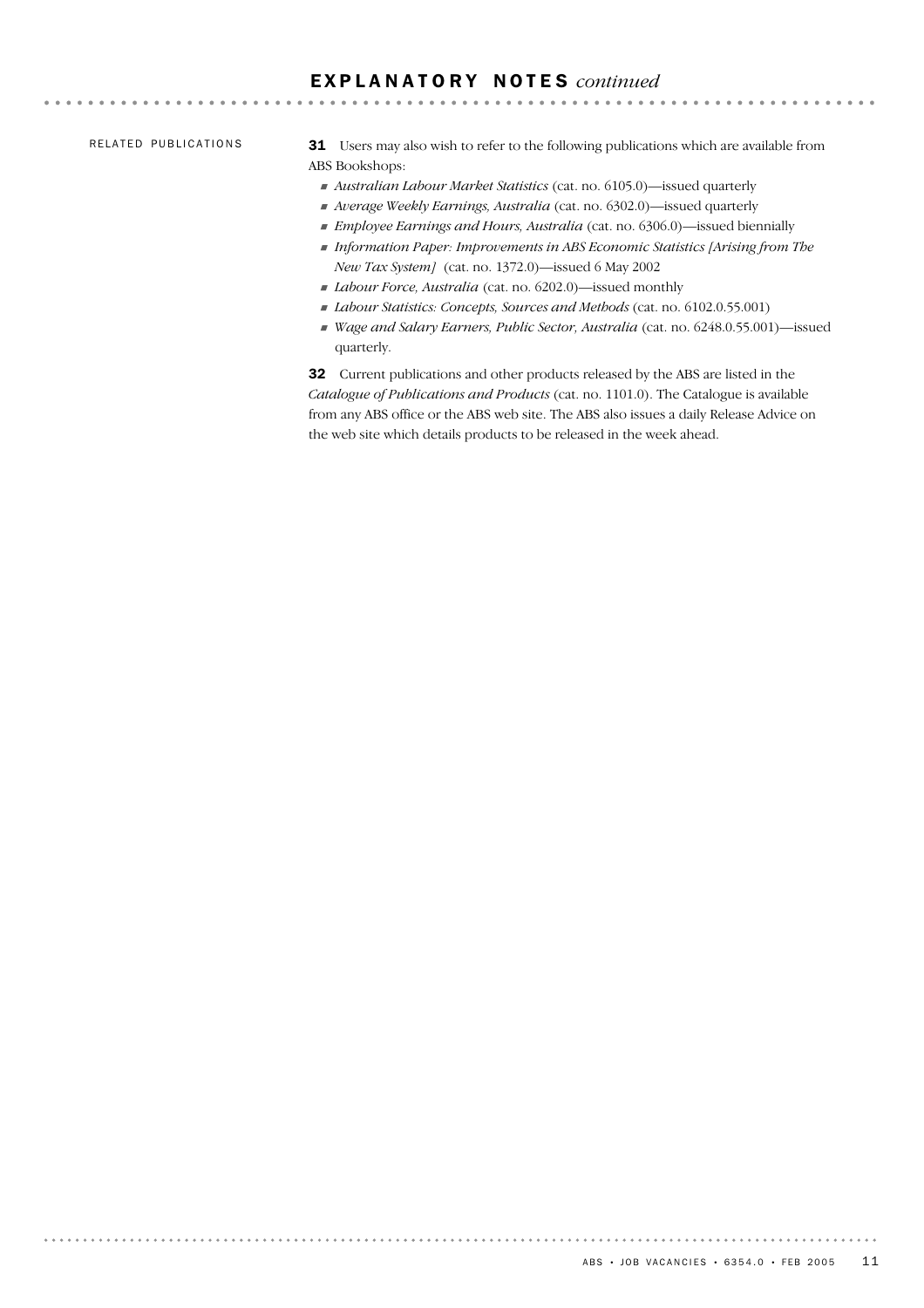#### RELIABILITY OF ESTIMATES

1 As the estimates in this publication are based on information relating to a sample of employers rather than a full enumeration, they are subject to sampling variability. That is, they may differ from the estimates that would have been produced if the information had been obtained from all employers. This difference, called *sampling error*, should not be confused with inaccuracy that may occur because of imperfections in reporting by respondents or in processing by the ABS. Such inaccuracy is referred to as *non-sampling error* and may occur in any enumeration whether it be a full count or sample. Efforts have been made to reduce non-sampling error by careful design of questionnaires, detailed checking of returns and quality control of processing.

2 The sampling error associated with any estimate can be estimated from the sample results. One measure of sampling error is given by the *standard error* which indicates the degree to which an estimate may vary from the value which would have been obtained from a full enumeration (the 'true value'). There are about two chances in three that a sample estimate differs from the true value by less than one standard error, and about 19 chances in 20 that the difference will be less than two standard errors.

3 An example of the use of a standard error on levels is as follows. If the estimated number of job vacancies was 25,000 with a standard error of 2,500, then there would be about two chances in three that a full enumeration would have given an estimate in the range 22,500 to 27,500 and about 19 chances in 20 that it would be in the range 20,000 to 30,000.

4 An example of the use of a standard error for a quarterly change estimate is as follows. If the estimated standard error for a quarterly change estimate of job vacancies was 1,000 and the quarterly change estimate between two quarters was 4,500, then there would be about two chances in three that a full enumeration would have given a quarterly change estimate in the range  $+3,500$  to  $+5,500$  and about 19 chances in 20 that it would be in the range  $+2,500$  to  $+6,500$ .

5 Quarterly movements in estimates of job vacancies are considered to be statistically significant where they exceed two standard errors.

6 Another measure of the sampling error is the *relative standard error,* which is obtained by expressing the standard error as a percentage of the estimate. Level estimates with a relative standard error between 25% and 50%, denoted by an asterisk in this publication, are subject to sampling variability generally considered to be too high for most practical purposes and should be used with caution. Level estimates with a relative standard error of 50% or more, denoted by a double asterisk, are considered to be too unreliable for general use.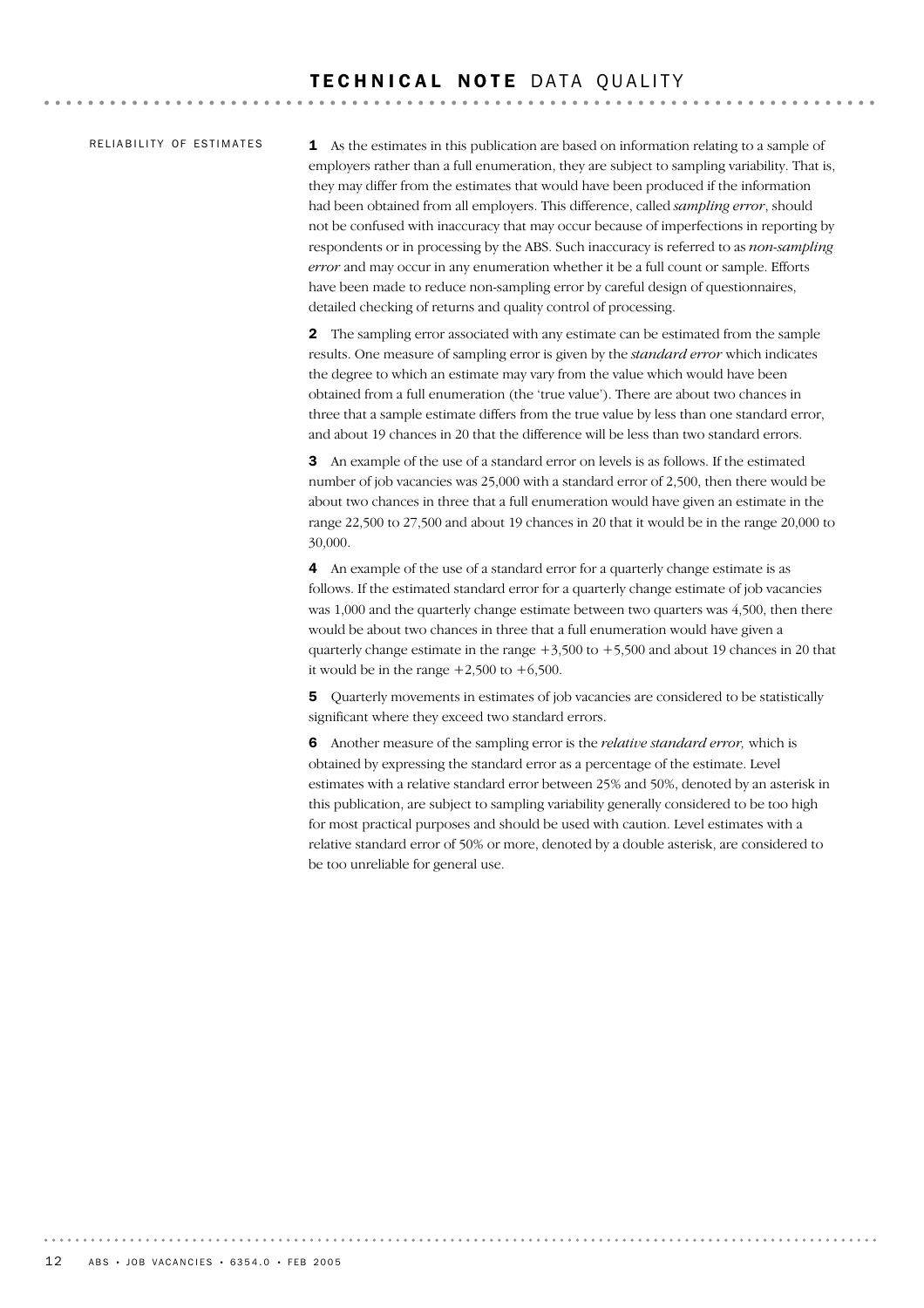#### GLOSSARY

| Industry         | Industry is classified according to the Australian and New Zealand Standard Industrial<br>Classification (ANZSIC), 1993 (cat. no. 1292.0).                                                                                                                                                                                                                                                                                                                                                                                                                                                                                                                                                                                                                                                                                                                                                                                                                                                                                                                                                                                                                                                                                                                               |
|------------------|--------------------------------------------------------------------------------------------------------------------------------------------------------------------------------------------------------------------------------------------------------------------------------------------------------------------------------------------------------------------------------------------------------------------------------------------------------------------------------------------------------------------------------------------------------------------------------------------------------------------------------------------------------------------------------------------------------------------------------------------------------------------------------------------------------------------------------------------------------------------------------------------------------------------------------------------------------------------------------------------------------------------------------------------------------------------------------------------------------------------------------------------------------------------------------------------------------------------------------------------------------------------------|
| Job vacancy      | A job vacancy is a job available for immediate filling on the survey reference date and for<br>which recruitment action had been taken. Recruitment action includes efforts to fill<br>vacancies by advertising, by factory notices, by notifying public or private employment<br>agencies or trade unions and by contacting, interviewing or selecting applicants already<br>registered with the enterprise or organisation. Excluded are vacancies:<br>• for jobs which became vacant on the survey date and were filled that same day<br>tor jobs of less than one day's duration<br>to be filled by persons already hired, or by promotion or transfer of existing<br>employees<br>to be filled by employees returning from paid or unpaid leave or after industrial<br>dispute(s)<br>not available for immediate filling on the survey reference date<br>not available within the particular state or territory to which the return relates<br>• for work to be carried out by contractors<br>for which no recruitment action has been taken<br>where a person has been appointed but has not yet commenced duty<br>to be filled by staff from contract labour agencies<br>• for jobs available only to persons already employed by the enterprise or organisation. |
| Job vacancy rate | The job vacancy rate is calculated by expressing the number of job vacancies as a<br>percentage of the number of employee jobs plus the number of job vacancies.                                                                                                                                                                                                                                                                                                                                                                                                                                                                                                                                                                                                                                                                                                                                                                                                                                                                                                                                                                                                                                                                                                         |
| Reference date   | The reference date for the survey is the third Friday of the middle month of the quarter.<br>The reference date for the current survey is 18 February 2005.                                                                                                                                                                                                                                                                                                                                                                                                                                                                                                                                                                                                                                                                                                                                                                                                                                                                                                                                                                                                                                                                                                              |
| Sector           | Public sector includes all local government authorities and government departments,<br>agencies and authorities created by, or reporting to the Commonwealth Parliament and<br>state/territory parliaments. All remaining employees are classified as private sector.                                                                                                                                                                                                                                                                                                                                                                                                                                                                                                                                                                                                                                                                                                                                                                                                                                                                                                                                                                                                    |